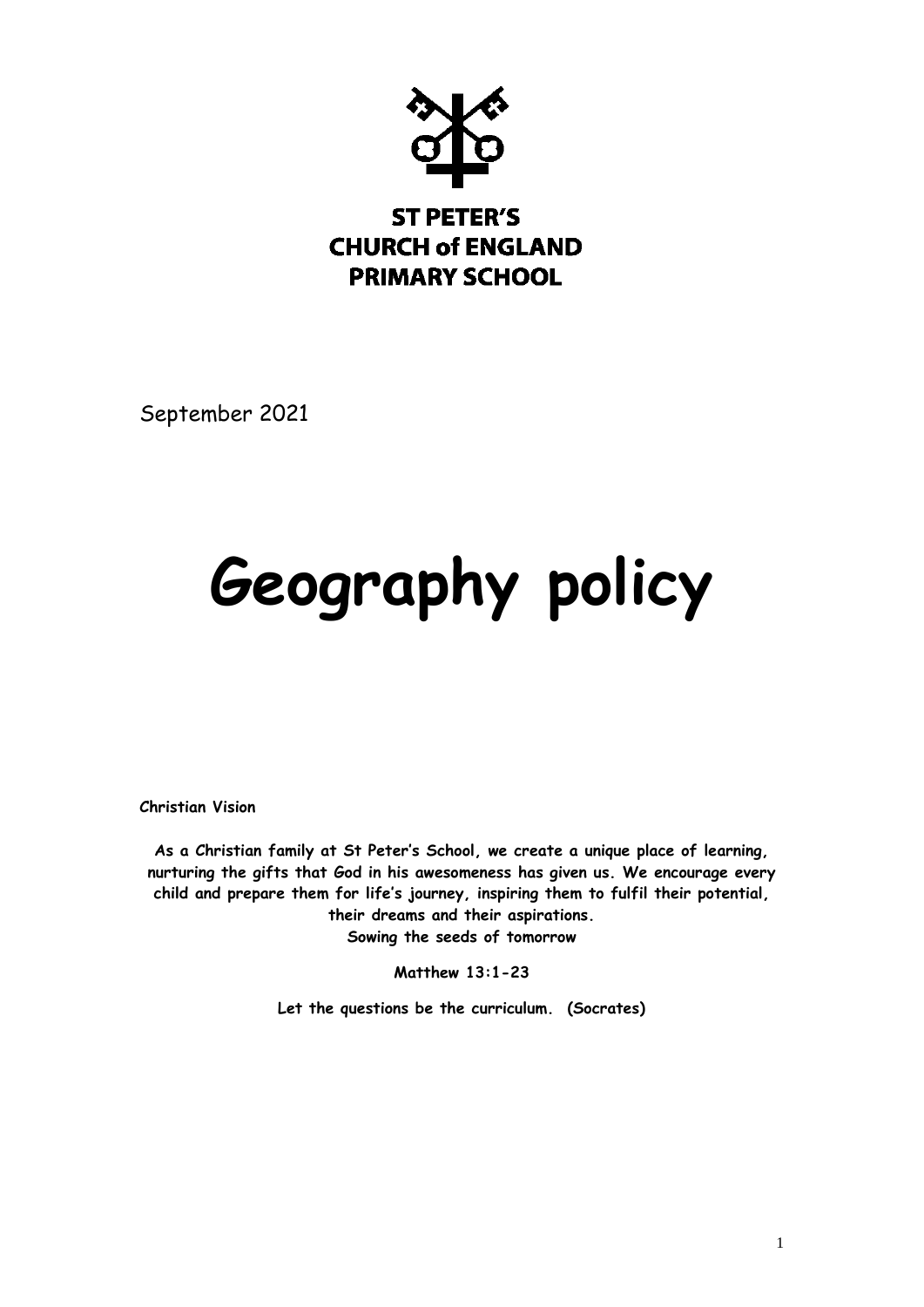#### **We aim to be a school where:**

- **Everyone** achieves their full potential.
- Teaching and learning is personalised, creative, challenging and fun
- Children are inspired and supported to develop interests and skills both in and outside school
- Positive links with the local community create strong partnerships
- A sense of mutual respect, care and responsibility is shown for everyone and everything in school
- Children can contribute positively to a changing society
- Everyone in school feels safe, supported, valued and happy
- Children are supported to make informed decisions for a healthy lifestylephysically, emotionally, socially and academically
- We are leaders in best educational practice

#### **Geography purpose of study**

In our curriculum, Geography will inspire in pupils a curiosity and fascination about the world and its people. This knowledge will remain with them for the rest of their lives. As pupils progress, their growing knowledge about the world will help them to deepen their understanding of the interaction between physical and human processes, and of the formation and use of landscapes and environments. All pupils will benefit from teaching and learning that is based upon the programmes of study for geography which are set out in the National Curriculum.

#### AIMS

- 1. To stimulate pupils' interest and to help them foster a sense of wonder in the world around them whilst developing an informed concern for the quality of the environment and their local area.
- 2. To help pupils acquire a wide range of geographical knowledge and skills to enable them to understand the relationship between Earth and its people.
- 3. To help pupils understand that the character of places derives from the interaction of people and environment, by increasing their knowledge about the location of the physical and human features of the Earth and the processes, systems and interrelations that create and influence them.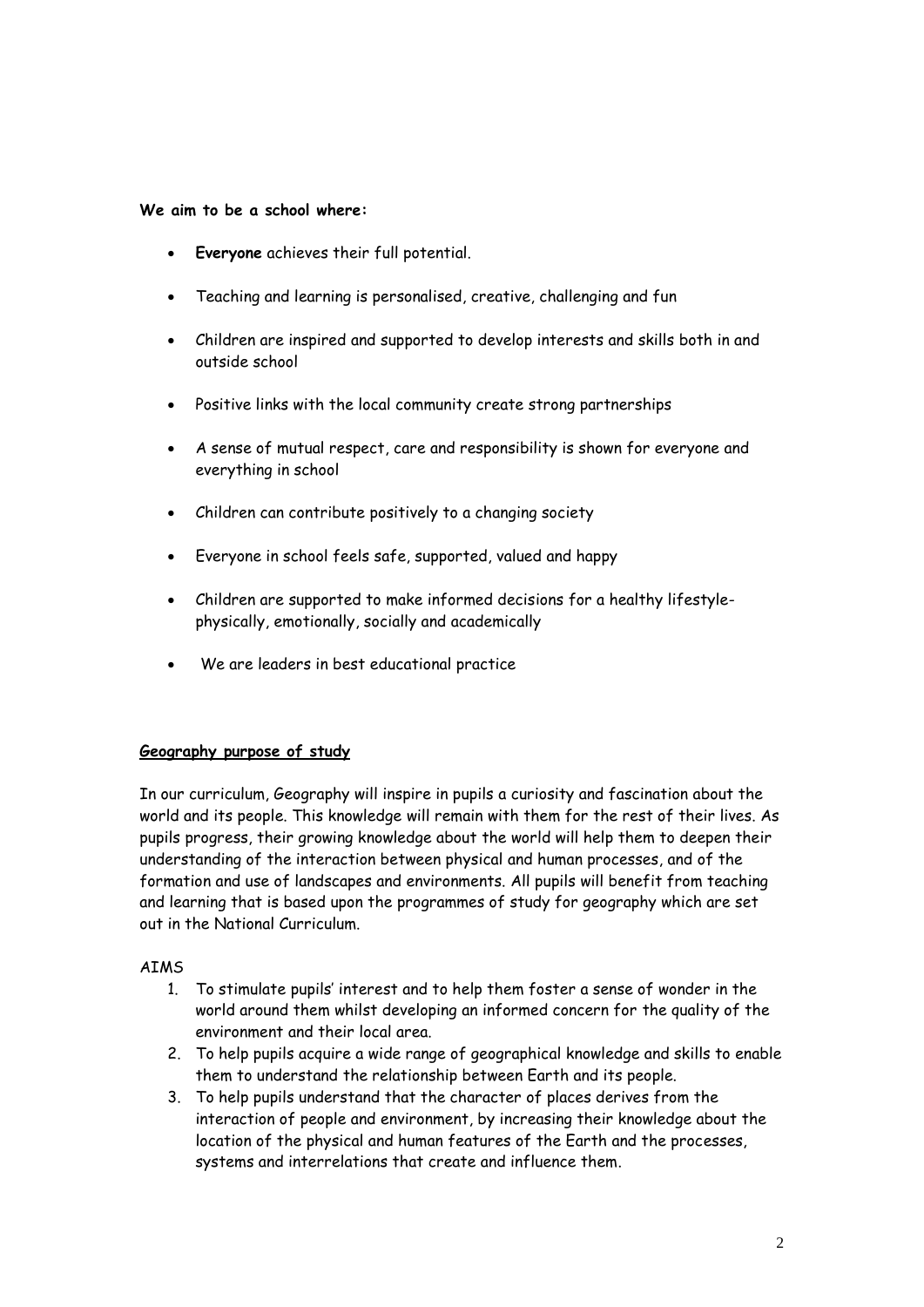- 4. To develop pupils' knowledge of the location of different places including their physical and human characteristics and how these provide context for understanding their geography.
- 5. To enable children to understand how the Earth's features are shaped, and change over time.
- 6. To help pupils understand the processes that give rise to key physical and human geographical features of the world, how these are interdependent and how they change over time
- 7. To develop the geographical skills needed to collect and analyse information gathered through first hand experiences of the environment and to carry out geographical enquiries.
- 8. To enable pupils to interpret a range of sources of geographical information, including maps, diagrams, globes, aerial photographs and communicate geographical information in a variety of ways, including through maps, numerical and quantitative skills and recording.
- 9. To use geography to develop pupils' thinking skills, skills in literacy, numeracy and ICT and to promote pupils' awareness and understanding of gender, cultural, spiritual and moral issues.

# **Our Geography Vision**

At St Peter's, we believe that Geography holds a valuable and distinctive place in our school curriculum. The Geography within our curriculum aims to satisfy children's curiosity, create excitement, creativity and promote critical thinking about the wonderful world around us. As our pupil's move through our two year progressive cycle, their growing knowledge of the world will help them to deepen their understanding of the interaction between physical and human processes as well as the formation and use of different landscapes and environments. Our teaching under termly topic themes will ensure that every child is given opportunities to interpret a range of sources of geographical information set out in the national curriculum, including maps, diagrams, globes, aerial photographs and explore environments outside of the classroom. We want to equip young people with sticky knowledge of the wider world, promoting tolerance and respect of other cultures, as well as encouraging a sense of belonging in their local area. We believe that 'thinking geographically' is a uniquely powerful way of seeing therefore we aim to instil children with a concern for environmental matters that may have an impact on our future world.

#### **Geography Impact**

By the time children leave St Peter's, they are aspiring Geographers who can interpret a range of Geographical information including maps, globes and digital imagery. They have a curiosity about our wider world as well as their local environment, and a concern for global environmental issues that will impact their future.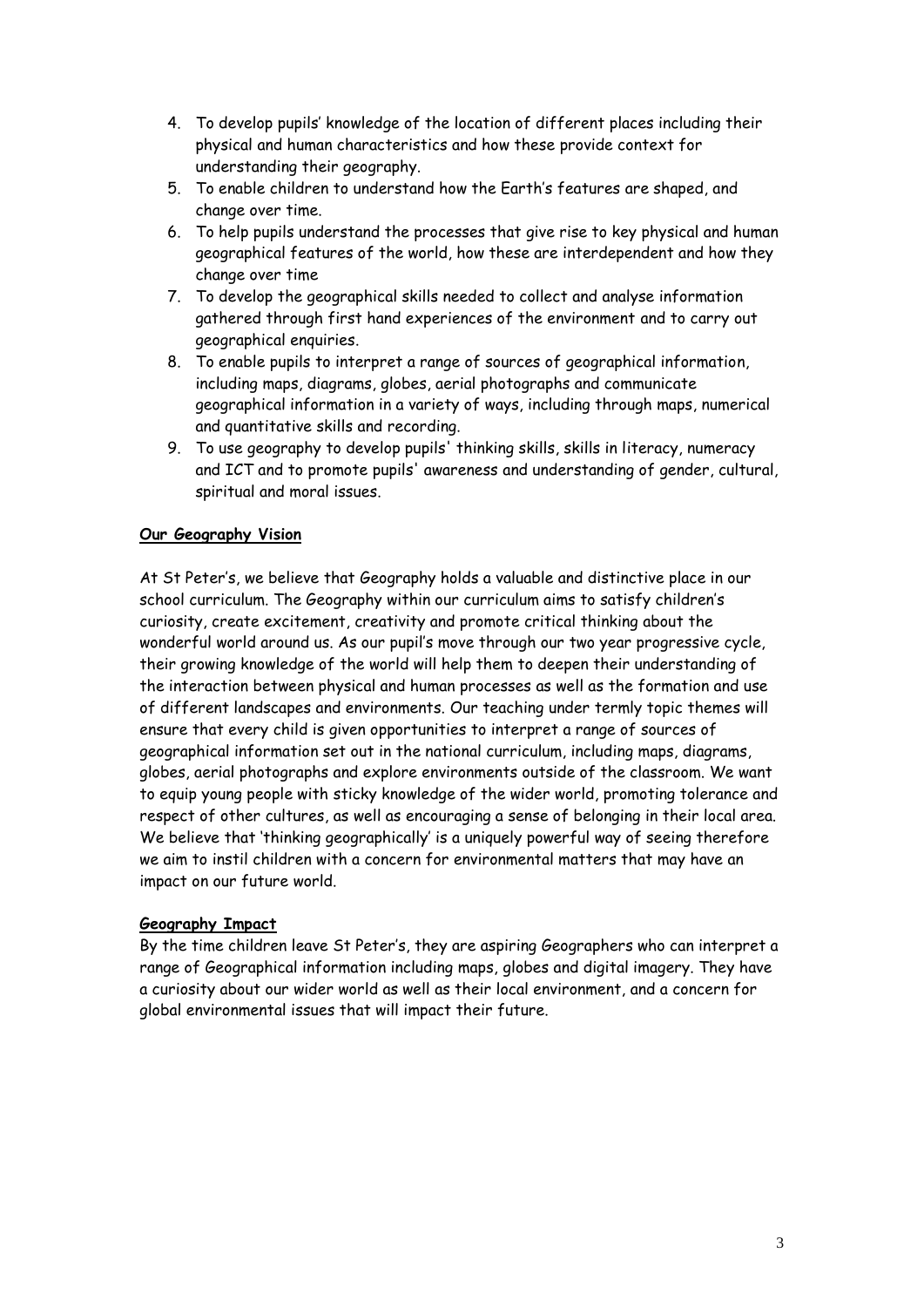## **Strategies**

- 1. Geography in this school will be underpinned by the study of real places and discovering how the people living there are influenced by and affect the environment of those places.
- 2. We will develop pupils' knowledge and geographical understanding by first immersing them in the area where they live and then by gradually widening their horizons and increasing their awareness of their town, their region, their nation, other lands and continents.
- 3. Teaching and learning will use exciting first-hand experiences and imaginative resources to build pupils' with knowledge about different places, peoples, resources and natural and human environments, together with a deep understanding of the Earth's key physical and human processes.
- 4. We use the National Curriculum as the basis for our planning in Geography. The NC programme of study will be adapted to suit our local context and make them relevant for the children. The scheme of work is designed so that pupils are increasingly challenged as they move through the school.
- 5. In this school, fieldwork and first-hand experience will be fundamental to the teaching and learning of geography and where appropriate, all pupils will be given the opportunity to go out into the local and wider environment to research and discover the world in which they live.
- **6.** Assessment will be based on key skills, sticky knowledge and understanding within the Geography NC programme of study.

# **Outcomes**

Geography will be fun and it will inspire in pupils a curiosity and fascination about the world and its people that will remain with them for the rest of their lives. It will increase their knowledge and understanding of the world and it will be used to promote excellence and enjoyment. It will be linked with other subjects and it will have a strong presence in the ethos of the school through art, displays, performances, music, drama and assemblies. We will make the world our classroom to enrich the lives of our pupils. This policy should read in conjunction with other key policies including, keeping children safe, school visits, citizenship, cultural diversity, race and equality, gender and SEND.

#### **Monitoring**

It is the responsibility of the Geography Subject Leader to monitor the work being carried out in each year group.

This will occur by:

- a) Checking the medium term plans of each year group
- b) Sampling books on a regular basis
- c) Looking at work on display
- d) Meeting with teachers to discuss the outcome of monitoring
- e) Talking to children about their work
- f) Observing lessons and offering advice and support (when necessary or sought)